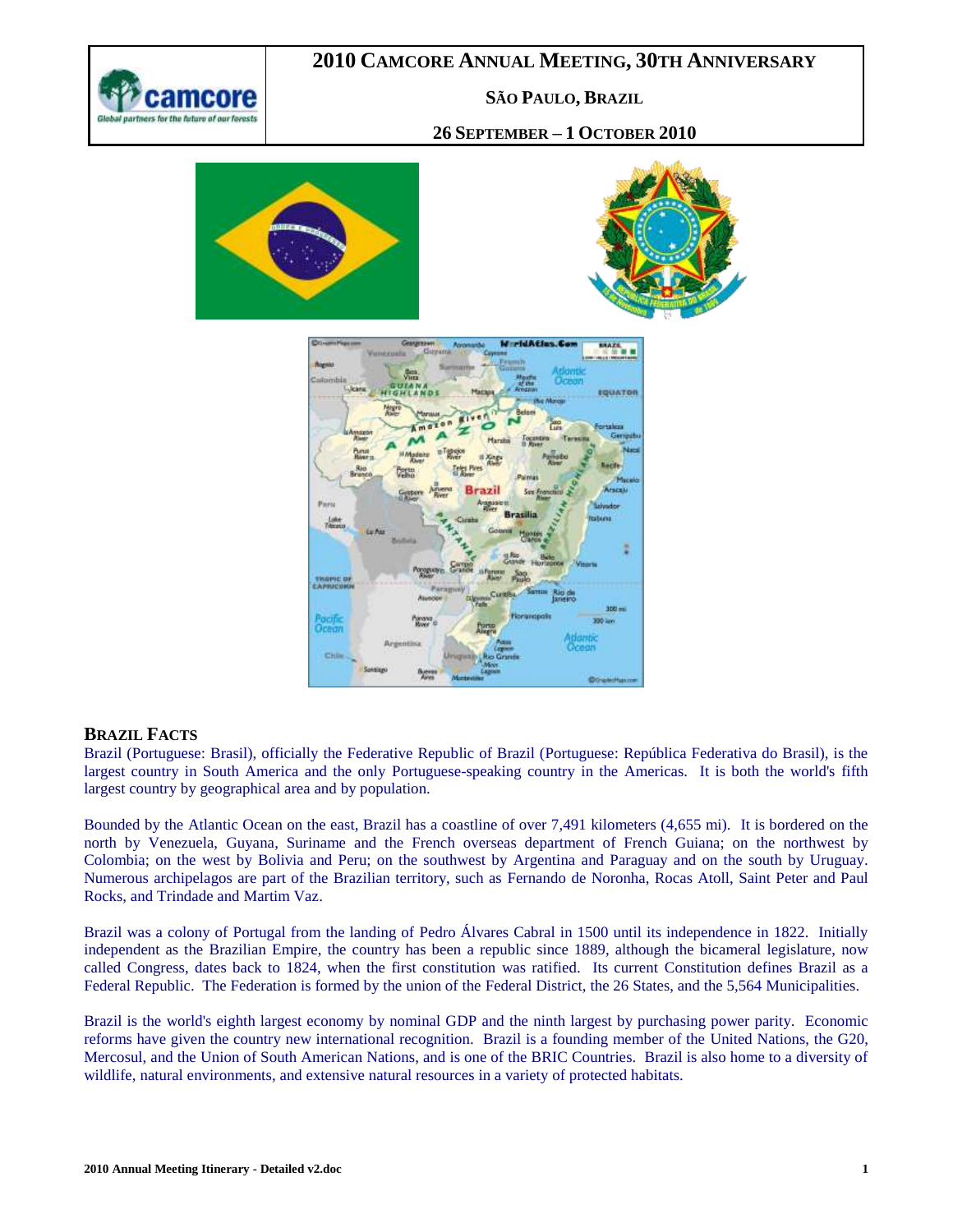

**SÃO PAULO, BRAZIL**

#### **26 SEPTEMBER – 1 OCTOBER 2010**

#### **ARRIVAL, DEPARTURE, AND VISAS**

This year's Annual Meeting is in São Paulo.

Please check with your Embassy to determine if you need a Travel Visa for Brazil. Please make sure to apply for your Travel Visa to avoid delays. If you need assistance obtaining your Travel Visa, such as a letter to confirm travel dates, please let us know what we can do to help.

**Flights for Latin America can book up quickly!** Please check availability as soon as possible!

#### **REGISTRATION COSTS**

| Registration costs for the 2010 Camcore Annual Meeting are: |            |                              |
|-------------------------------------------------------------|------------|------------------------------|
| Camcore Member Participant/Attendee:                        | \$1,875.00 |                              |
| <b>Camcore Member Spouse:</b>                               |            | No spouse program this year. |

Registration covers all events and meeting sessions as well as most meals and hotel accommodations.

#### **CANCELLATION FEE**

**There will be a cancellation fee if you cancel your attendance less than 45-days prior to the meeting.** *The charges become progressively more severe closer to the meeting date***.** This is the hotels billing policy.

#### **BILLING**

You will receive an Electronic Invoice for Registration Fees by May 31. **All invoices must be paid by July 2.**

If you need to have a hard copy in addition to the soft copy, please contact Robert McGee to expedite delivery. Also attached are the directions for sending a wire transfer.

#### **AIRPORT TRANSPORTATION**

**You will need to take a taxi to the hotel. This charge is not included in the registration. Approximately US \$60 one way.** It could take between 40-minutes and 1 hour to the hotel. The name of the taxi service company at the Guarulhos international airport is Guarucoop, and they have booths in terminals 1 and 2 just out of the building. Taxis are available taxis 24-hours a day and you can pay in cash or with credit card. Their webpage is [http://www.guarucoop.com.br/eng/services.html.](http://www.guarucoop.com.br/eng/services.html) Tel: 55 11 2440 7070.

Please, make sure that you give the complete hotel name (Golden Tulip Paulista Plaza hotel) and the complete address (Alameda Santos 85, Jardins, São Paulo) to the taxi driver. There are other two different hotels with the names Golden Tulip Belas Artes and Golden Tulip Park Plaza nearby in São Paulo; you do not want to end up there.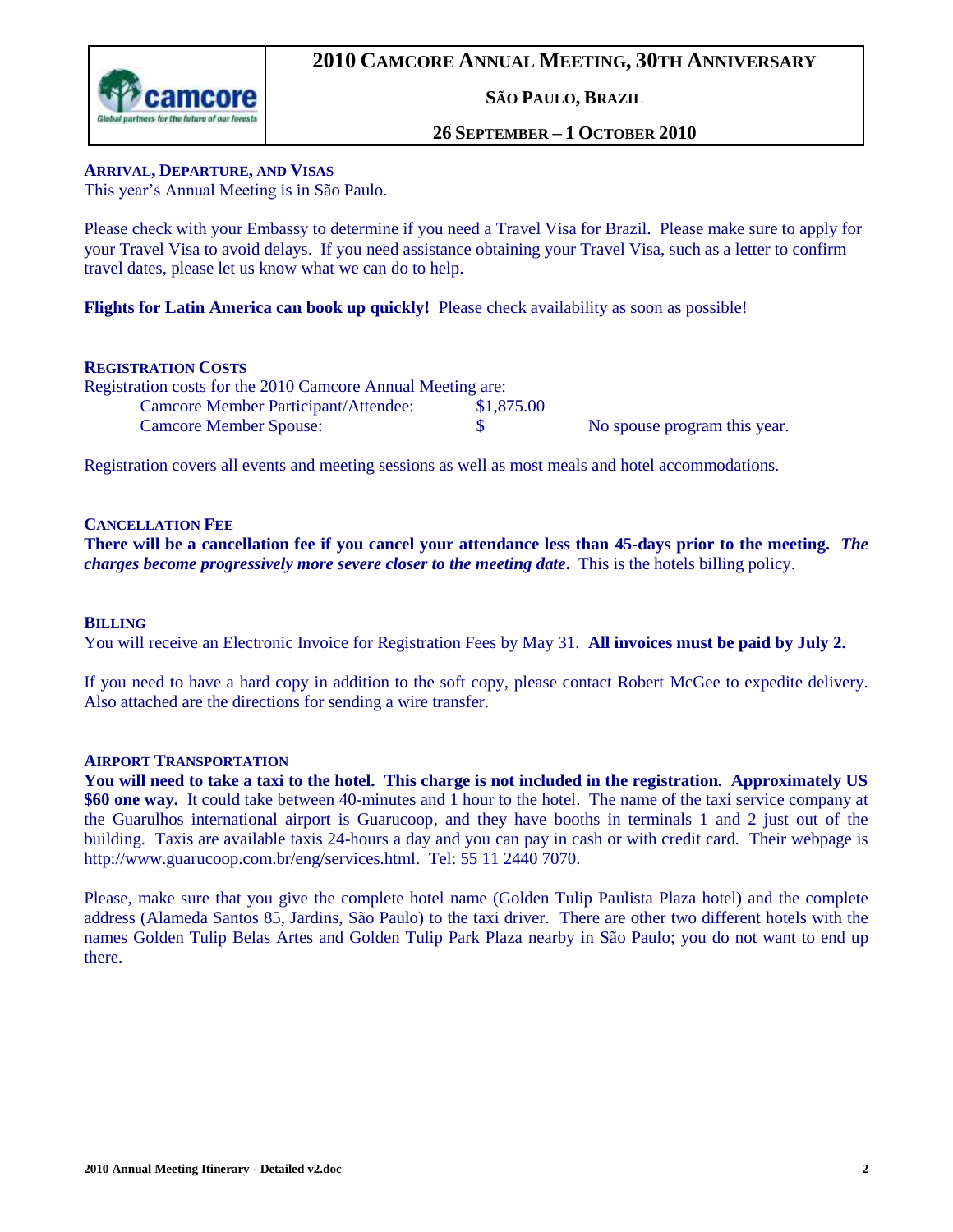

#### **SÃO PAULO, BRAZIL**

#### **26 SEPTEMBER – 1 OCTOBER 2010**

#### **WEATHER**

São Paulo has a monsoon-influenced [humid subtropical climate.](http://en.wikipedia.org/wiki/Humid_subtropical_climate) In summer, temperatures are between 17 C (63 F) and 28 C (82 F), and 32 C (90 F) on the hottest days. In winter, are between 11 C (52 F) and 23 C (73 F), and 6 C (43 F) on the coldest days. The average temperatures throughout the year are similar to those of [Sydney](http://en.wikipedia.org/wiki/Sydney) and [Los Angeles.](http://en.wikipedia.org/wiki/Los_Angeles) The [Tropic of Capricorn,](http://en.wikipedia.org/wiki/Tropic_of_Capricorn) at about 23°27' S, passes through north of São Paulo and roughly marks the boundary between the tropical and [temperate](http://en.wikipedia.org/wiki/Temperateness) areas of South America. Because of its [elevation](http://en.wikipedia.org/wiki/Elevation) at 800 meters above sea level, São Paulo enjoys a distinctly temperate climate.

Rainfall is abundant, amounting to an annual average of 1,454 millimeters (57.2 in). It is especially common in the warmer month's average of 219 millimeters (8.6 in), and decrease in winter, average of 47 millimeters (1.9 in). Neither São Paulo nor the nearby coast has ever been hit by a [tropical cyclone,](http://en.wikipedia.org/wiki/Tropical_cyclone) and [tornado](http://en.wikipedia.org/wiki/Tornado) activity is uncommon. During late winter, especially August, the city experiences the phenomenon known as "veranico" (little summer), which consists of a bout of unusually hot and dry weather, sometimes reaching temperatures well above 28 C (82 F). On the other hand, relatively cool days during summer are fairly common when persistent winds blow from the ocean. On such occasions daily high temperatures may not surpass 20 C (68 F), accompanied by lows often below 15 C (59 F).

#### **ATTIRE**

The Camcore Annual Meeting will be mostly informal with casual dress and field clothes, but sports coats and ties will be in order at the Dinner on Thursday. You may want a light jacket for evenings.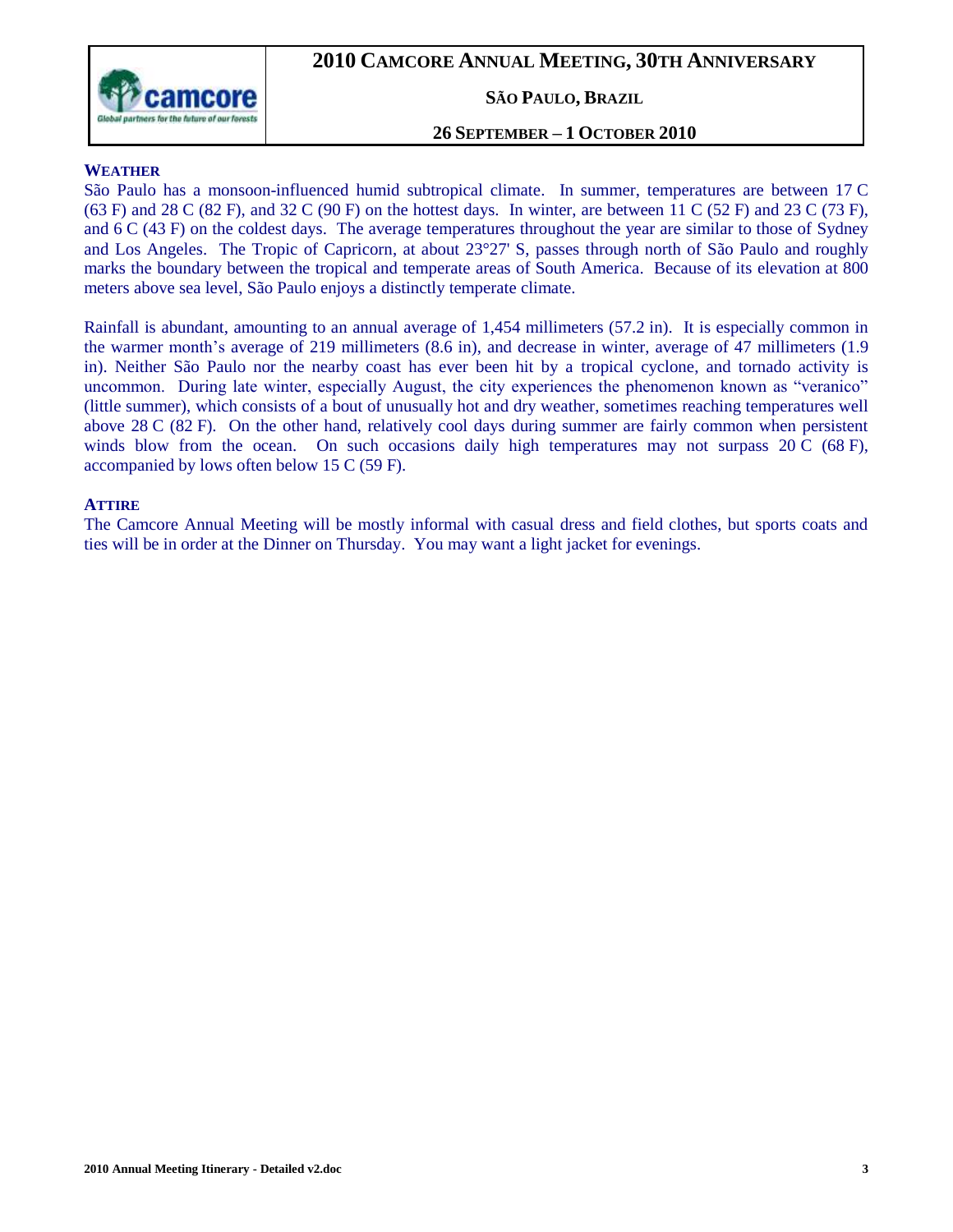

#### **SÃO PAULO, BRAZIL**

#### **26 SEPTEMBER – 1 OCTOBER 2010**

#### **MEALS**

All breakfasts will be included in the hotel costs, starting 27 September and ending 1 October. Lunch at the hotel includes all drinks: juices, sodas and/or water. They are included in the price.

| <b>Day</b>       | <b>Monday</b>   | <b>Tuesday</b> | Wednesday    | <b>Thursday</b> | Friday       | <b>Saturday</b> | <b>Sunday</b>   |
|------------------|-----------------|----------------|--------------|-----------------|--------------|-----------------|-----------------|
| <b>Date</b>      |                 |                |              |                 |              | 25 Sept.        | <b>26 Sept.</b> |
| <b>Breakfast</b> |                 |                |              |                 |              | $\ast$          | *               |
| Lunch            |                 |                |              |                 |              | $\ast$          | $\ast$          |
| <b>Dinner</b>    |                 |                |              |                 |              | $\ast$          | $\ast$          |
| <b>Hotel</b>     |                 |                |              |                 |              | $***$           | $\checkmark$    |
|                  |                 |                |              |                 |              |                 |                 |
| <b>Day</b>       | <b>Monday</b>   | <b>Tuesday</b> | Wednesday    | <b>Thursday</b> | Friday       | <b>Saturday</b> | <b>Sunday</b>   |
| <b>Date</b>      | <b>27 Sept.</b> | 28 Sept.       | 29 Sept.     | <b>30 Sept.</b> | 1 Oct.       | 2 Oct.          | 3 Oct.          |
| <b>Breakfast</b> | $\checkmark$    | $\checkmark$   | $\checkmark$ | $\checkmark$    | $\checkmark$ |                 |                 |
| Lunch            | $\checkmark$    | $\checkmark$   | $\checkmark$ | $\checkmark$    | $\ast$       |                 |                 |
| <b>Dinner</b>    | $\ast$          | $\ast$         | $\ast$       | $\checkmark$    | $\ast$       |                 |                 |
|                  |                 |                |              |                 |              |                 |                 |
| <b>Hotel</b>     | $\checkmark$    | $\checkmark$   | $\checkmark$ | $\checkmark$    | $***$        |                 |                 |

- **\* Breakfast/ Lunch/ Dinner on Own:** You are free to choose your dining experience. These meals are not included in the Registration Fee.
- **\*\* Hotel Accommodations:** are not included with the Registration Fee. Approximately US \$160 per night.

**HOTEL CONTACT INFORMATION: São Paulo** Golden Tulip Paulista Plaza Alameda Santos 85 Jardins

01419-000 - Sao Paulo Phone: 55 11 2627 1000 Fax: 55 11 2627 1001 Email: [vendas@paulistaplaza.com.br](mailto:vendas@paulistaplaza.com.br)

Webpage: [www.goldentulippaulistaplaza.com](http://www.goldentulippaulistaplaza.com/)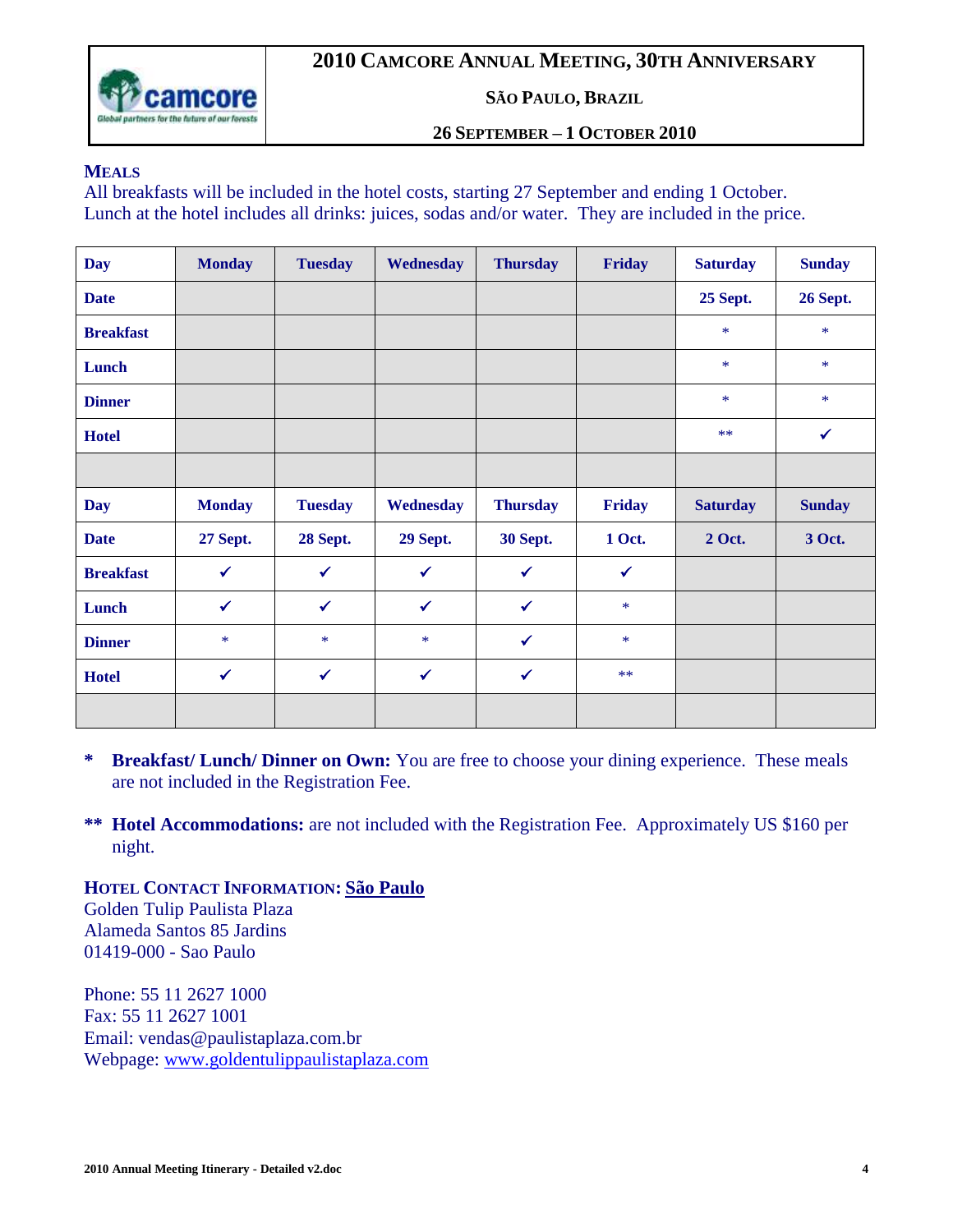

## **SÃO PAULO, BRAZIL**

## **26 SEPTEMBER – 1 OCTOBER 2010**

#### **ITINERARY**

| <b>SATURDAY</b>                                                  | São Paulo                                                                                                                |                                                                                                                                                                                                                                                                                                     |                                      |  |
|------------------------------------------------------------------|--------------------------------------------------------------------------------------------------------------------------|-----------------------------------------------------------------------------------------------------------------------------------------------------------------------------------------------------------------------------------------------------------------------------------------------------|--------------------------------------|--|
| <b>25 SEPTEMBER</b>                                              | Early arrival of the Camcore Team                                                                                        |                                                                                                                                                                                                                                                                                                     |                                      |  |
| 2010                                                             | Early arrival of the Executive and Technical Committees                                                                  |                                                                                                                                                                                                                                                                                                     |                                      |  |
| $Day -1$                                                         | Hotel: Golden Tulip Paulista Plaza - On your Own                                                                         |                                                                                                                                                                                                                                                                                                     |                                      |  |
| <b>SUNDAY</b><br><b>26 SEPTEMBER</b><br>2010<br>DAY <sub>0</sub> | 9:00-11:30 AM<br>12:00 Noon-1:30 PM Lunch<br>1:30-3:00 PM<br>3:00-3:20 PM<br>3:20-4:30 PM<br>Afternoon<br>$6:00-7:00$ PM | <b>São Paulo</b><br><b>Technical Committee Meeting</b><br><b>Executive Committee Meeting</b><br><b>Coffee Break</b><br><b>Executive Committee Meeting</b><br>Arrival of other Participants<br>Registration<br>Heavy hors d'oeuvres<br>Hotel: Golden Tulip Paulista Plaza – Included in Registration | 13 People<br>On Your Own<br>7 People |  |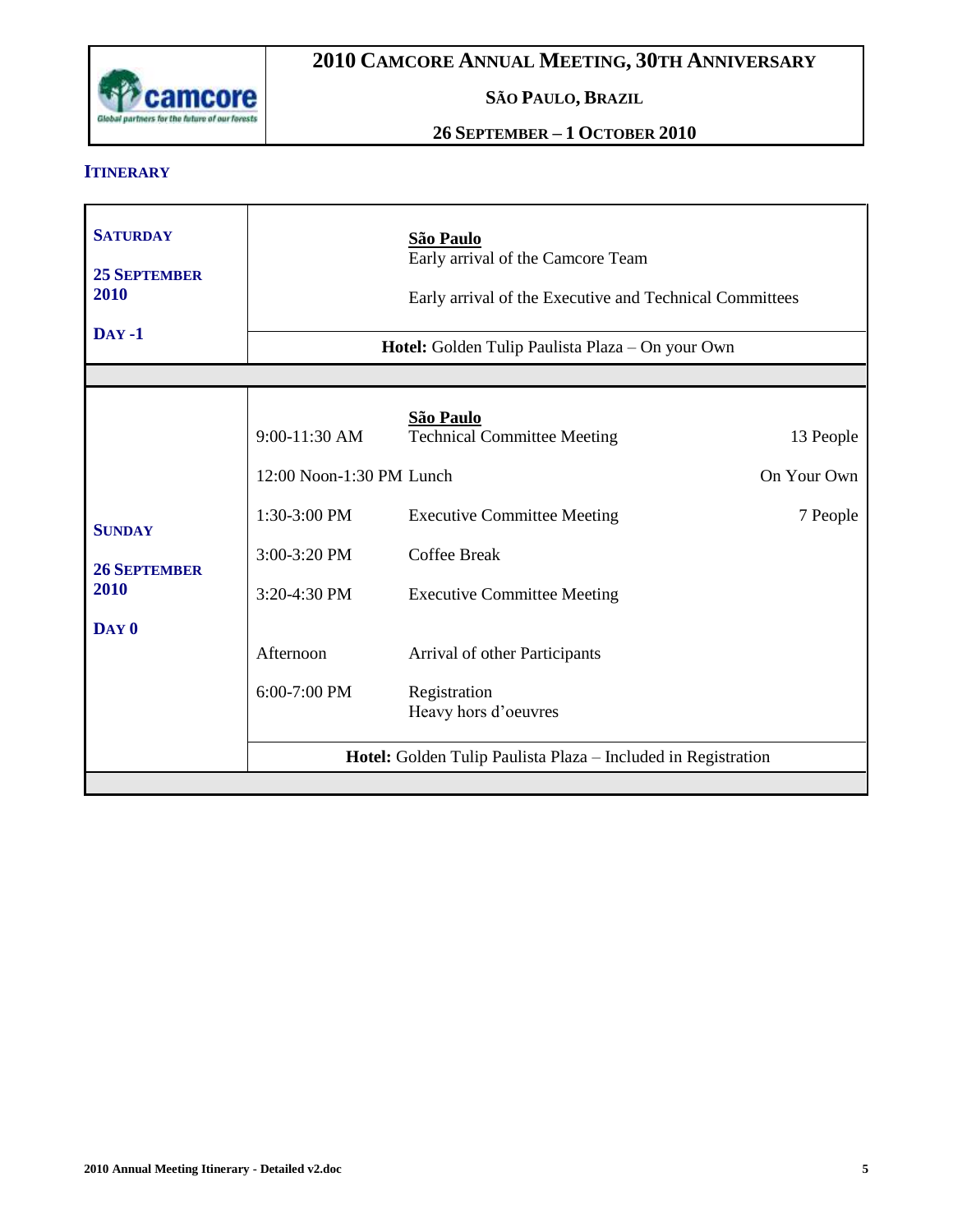

Т

# **2010 CAMCORE ANNUAL MEETING, 30TH ANNIVERSARY**

## **SÃO PAULO, BRAZIL**

## **26 SEPTEMBER – 1 OCTOBER 2010**

|                     | 7:00 AM                                                       | São Paulo<br><b>Breakfast</b>                         | Approximately 43 People |  |  |
|---------------------|---------------------------------------------------------------|-------------------------------------------------------|-------------------------|--|--|
|                     | 7:00-7:50 AM                                                  | Registration for those who did not Register on Sunday |                         |  |  |
|                     | 8:00-10:05 AM                                                 | <b>Technical Meeting</b>                              | Approximately 55 People |  |  |
| <b>MONDAY</b>       | 10:05-10:20 AM                                                | <b>Coffee Break</b>                                   |                         |  |  |
| <b>27 SEPTEMBER</b> | 10:20-12:00 Noon                                              | <b>Technical Meeting</b>                              |                         |  |  |
| 2010                | 12:00 Noon-1:30 PM Lunch                                      |                                                       |                         |  |  |
| DAY <sub>1</sub>    | 1:30-2:50 PM                                                  | <b>Technical Meeting</b>                              |                         |  |  |
|                     | 2:50-3:10 PM                                                  | <b>Coffee Break</b>                                   |                         |  |  |
|                     | 3:10-5:00 PM                                                  | <b>Technical Meeting</b>                              |                         |  |  |
|                     | 6:00 PM                                                       | Dinner on your own                                    |                         |  |  |
|                     | Hotel: Golden Tulip Paulista Plaza - Included in Registration |                                                       |                         |  |  |
|                     |                                                               |                                                       |                         |  |  |
|                     |                                                               |                                                       |                         |  |  |
|                     | 7:00 AM                                                       | São Paulo<br><b>Breakfast</b>                         | Approximately 43 People |  |  |
|                     | 8:00-10:00 AM                                                 | <b>Technical Meeting</b>                              | Approximately 55 People |  |  |
|                     | 10:00-10:20 AM                                                | <b>Coffee Break</b>                                   |                         |  |  |
| <b>TUESDAY</b>      | 10:20-12:05 PM                                                | <b>Technical Meeting</b>                              |                         |  |  |
| <b>28 SEPTEMBER</b> | 12:05-1:30 PM                                                 | Lunch                                                 |                         |  |  |
| 2010                | 1:30-3:00 PM                                                  | <b>Technical Meeting</b>                              |                         |  |  |
| DAY <sub>2</sub>    | 3:00-3:20 PM                                                  | Coffee Break                                          |                         |  |  |
|                     | 3:20-5:00 PM                                                  | <b>Technical Meeting</b>                              |                         |  |  |
|                     | 6:00 PM                                                       | Dinner on your own                                    |                         |  |  |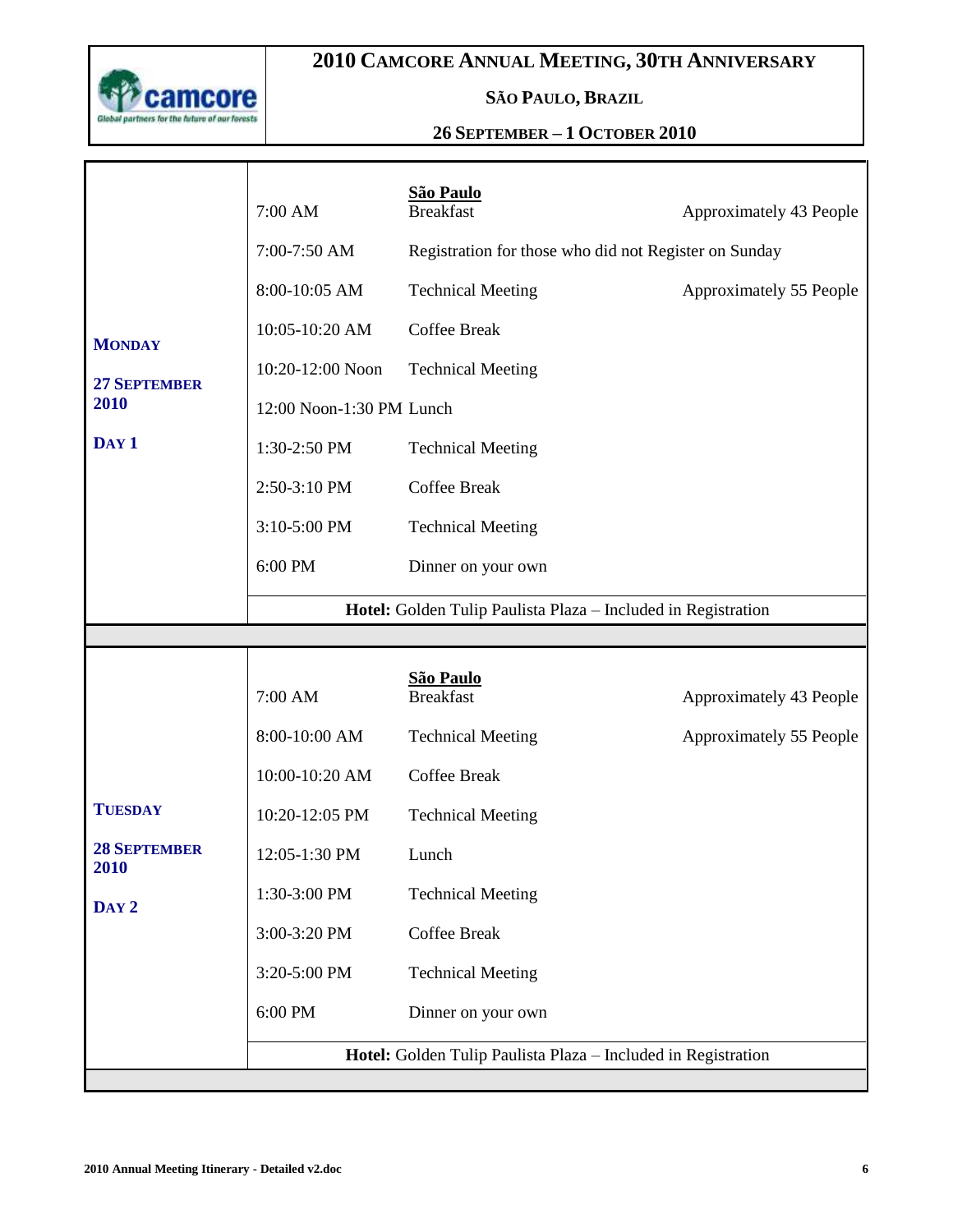

Т

# **2010 CAMCORE ANNUAL MEETING, 30TH ANNIVERSARY**

## **SÃO PAULO, BRAZIL**

## **26 SEPTEMBER – 1 OCTOBER 2010**

|                             | 7:00 AM                                                       | <b>São Paulo</b><br><b>Breakfast</b>                                                                                                     | Approximately 43 People    |  |  |
|-----------------------------|---------------------------------------------------------------|------------------------------------------------------------------------------------------------------------------------------------------|----------------------------|--|--|
|                             | 8:00-10:00 AM                                                 | <b>Strategy Session</b>                                                                                                                  |                            |  |  |
|                             | 10:00-10:20 AM                                                | <b>Coffee Break</b>                                                                                                                      |                            |  |  |
| <b>WEDNESDAY</b>            | 10:20-12:00 Noon                                              | <b>Strategy Session</b>                                                                                                                  |                            |  |  |
| <b>29 SEPTEMBER</b><br>2010 | 12:00 Noon-1:30 PM Lunch                                      |                                                                                                                                          |                            |  |  |
| DAY <sub>3</sub>            | 1:30-3:00 PM                                                  | <b>Strategy Session</b>                                                                                                                  |                            |  |  |
|                             | 3:00-3:20 PM                                                  | <b>Coffee Break</b>                                                                                                                      |                            |  |  |
|                             | 3:20-5:00 PM                                                  | <b>Strategy Session</b>                                                                                                                  |                            |  |  |
|                             | 6:00 PM                                                       | Dinner on your own                                                                                                                       |                            |  |  |
|                             | Hotel: Golden Tulip Paulista Plaza - Included in Registration |                                                                                                                                          |                            |  |  |
|                             |                                                               |                                                                                                                                          |                            |  |  |
|                             | 7:00 AM                                                       | <b>São Paulo</b><br><b>Breakfast</b>                                                                                                     | Approximately 43 People    |  |  |
|                             | 8:00-10:00 AM                                                 | <b>Strategy Session</b>                                                                                                                  |                            |  |  |
|                             | 10:00-10:20 AM                                                | <b>Coffee Break</b>                                                                                                                      |                            |  |  |
| <b>THURSDAY</b>             | 10:20-12:00 Noon                                              | <b>Strategy Session</b>                                                                                                                  |                            |  |  |
| <b>30 SEPTEMBER</b>         | 12:00 Noon-1:30 PM Lunch                                      |                                                                                                                                          |                            |  |  |
| 2010<br>DAY <sub>4</sub>    | 1:30-3:00 PM                                                  | <b>Strategy Session</b>                                                                                                                  |                            |  |  |
|                             | 3:00-3:20 PM                                                  | <b>Coffee Break</b>                                                                                                                      |                            |  |  |
|                             | 3:20-5:00 PM                                                  | <b>Changes to Final Technical Discussions</b>                                                                                            |                            |  |  |
|                             | 6:30 PM                                                       | Transport from the Hotel to the Restaurant<br>Camcore 30 <sup>th</sup> Anniversary Dinner Celebration<br>Baby Beef Rubaiyat - Faria Lima | Approximately<br>47 People |  |  |
|                             |                                                               | Hotel: Golden Tulip Paulista Plaza - Included in Registration                                                                            |                            |  |  |

П